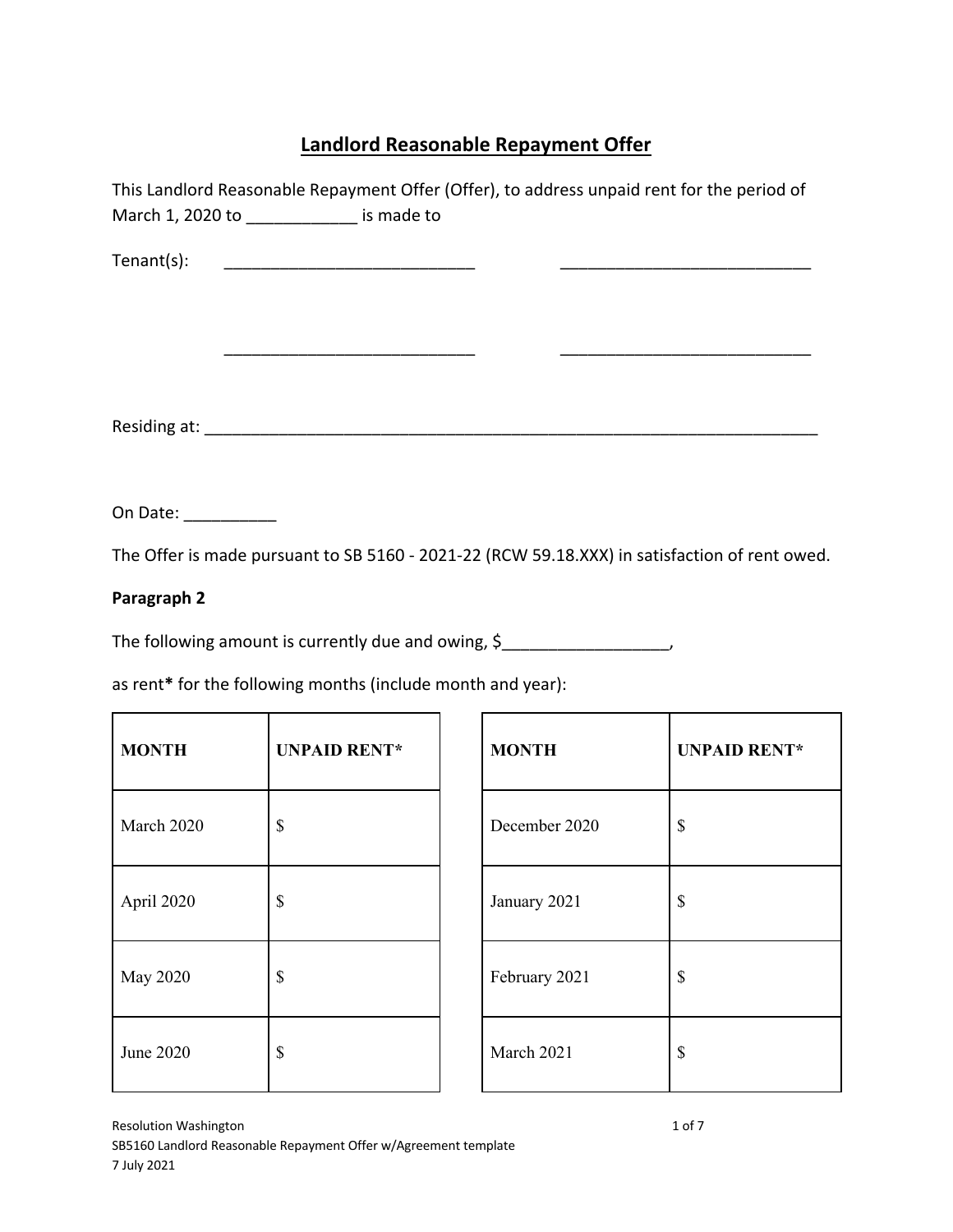| <b>July 2020</b> | $\mathbb S$               | April 2021           | $\mathbb S$ |
|------------------|---------------------------|----------------------|-------------|
| August 2020      | $\mathbb S$               | May 2021             | $\mathbb S$ |
| September 2020   | $\mathbb S$               | June 2021            | $\mathbb S$ |
| October 2020     | $\$$                      | <b>July 2021</b>     | $\mathbb S$ |
| November 2020    | $\mathbb S$               | August 2021          | $\mathbb S$ |
| September 2021   | $\mathbb S$               | March 2022           | $\mathbb S$ |
| October 2021     | $\$$                      | April 2022           | $\mathbb S$ |
| November 2021    | $\mathbb S$               | <b>OTHER MONTHS:</b> |             |
| December 2021    | $\mathbb S$               |                      |             |
| January 2022     | $\boldsymbol{\mathsf{S}}$ |                      |             |
| February 2022    | $\boldsymbol{\mathsf{S}}$ |                      |             |

- 1. The rent\* amount during this period was \$\_\_\_\_\_\_\_\_\_\_/month.
- 2. 1/3rd of the monthly rental\* amount during this period is equal to \$\_\_\_\_\_\_\_\_\_.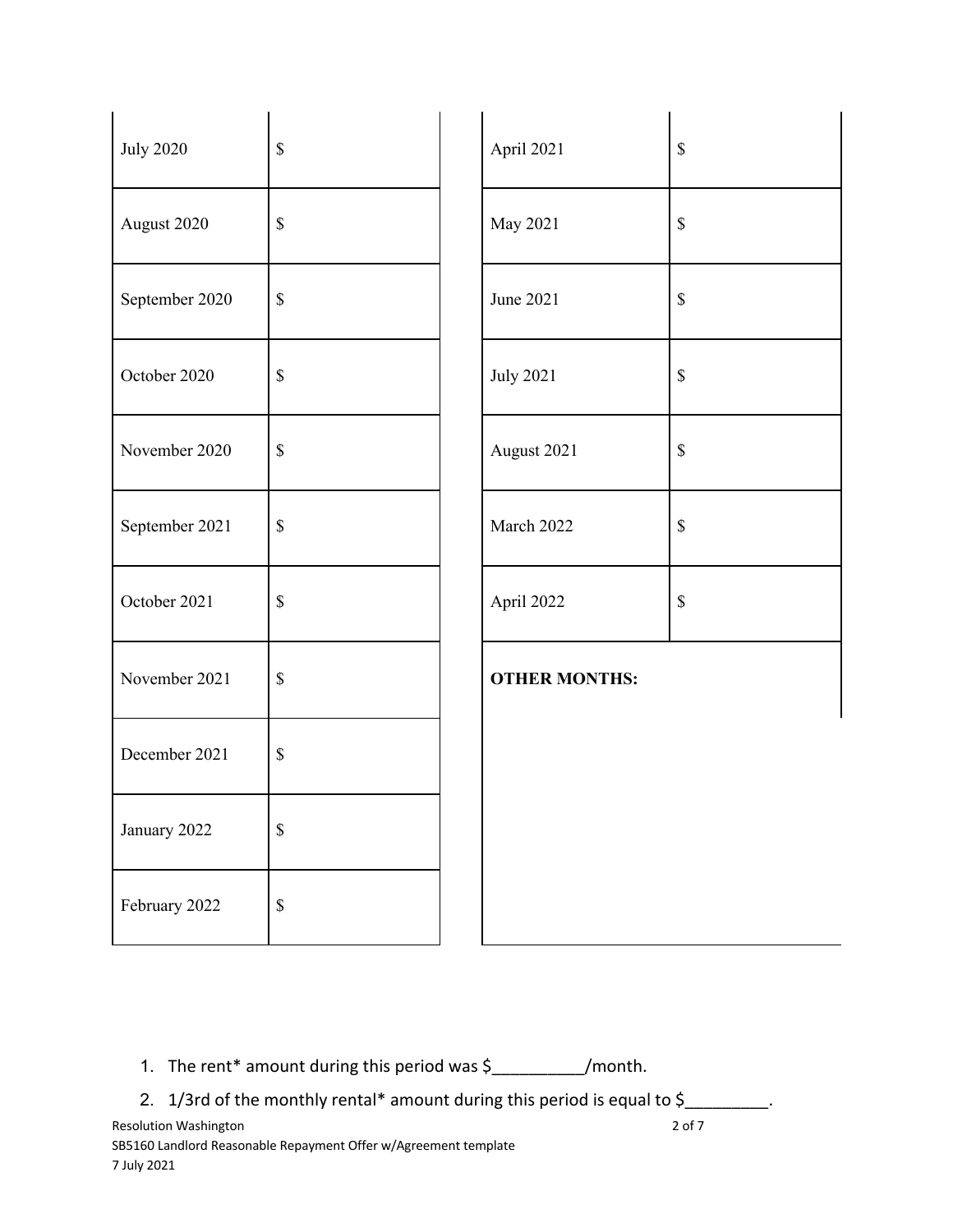- 3. Rent\* payments received during this period total \$\_\_\_\_\_\_\_\_\_\_\_.
- 4. Total rent\* amount owed for this period (amount owed rent\* payments received)

**\_\_\_\_\_\_\_\_\_\_\_\_\_\_\_\_\_\_\_\_\_\_\_\_\_\_\_\_\_\_\_\_\_\_\_\_\_\_\_\_\_\_\_\_\_\_\_\_\_\_\_\_\_\_\_\_\_\_\_\_\_\_\_\_\_\_\_\_\_\_\_\_\_\_\_\_\_\_**

 $\zeta_-$ 

**\***"Rent" or "rental amount" means recurring and periodic charges identified in the rental agreement for the use and occupancy of the premises, which may include charges for utilities. Except as provided in RCW 59.18.283(3), these terms do not include nonrecurring charges for costs incurred due to late payment, damages, deposits, legal costs, or other fees, including attorneys' fees. - *RCW 59.18.030(28)*

**\_\_\_\_\_\_\_\_\_\_\_\_\_\_\_\_\_\_\_\_\_\_\_\_\_\_\_\_\_\_\_\_\_\_\_\_\_\_\_\_\_\_\_\_\_\_\_\_\_\_\_\_\_\_\_\_\_\_\_\_\_\_\_\_\_\_\_\_\_\_\_\_\_\_\_\_\_\_**

# **Paragraph 3**

To resolve any dispute about rent owed, landlord hereby offers tenant(s):

1. Starting on date the state of the Tenant will pay each month \$ Tenting on date Landlord in satisfaction of the agreed upon amount in Paragraph 2 of this agreement.

> **1.** For each month following the 1st payment, subsequent payments shall be made on the day of each month.

- 2. The monthly payment amount is not greater than one-third of the monthly rent amount under the rental agreement during the period of the debt incurred as identified in Paragraph 2(B).
- 3. If the tenant makes payments for **the sumber of months**), then, after the final payment, this agreement and all debt alleged due and owing, will be deemed satisfied.
- 4. The first payment is not due until 30 days after the repayment plan was offered.

### **Paragraph 4**

In compliance with SB 5160 - 2021-22 (RCW 59.18.XXX), this Agreement does not:

- 1. Cover any late fees, attorneys' fees, or any other fees and charges;
- 2. Preclude payments by the tenant to the landlord from any source of income as defined in RCW 59.18.255(5) or from pledges by nonprofit organizations, churches, religious institutions, or governmental entities;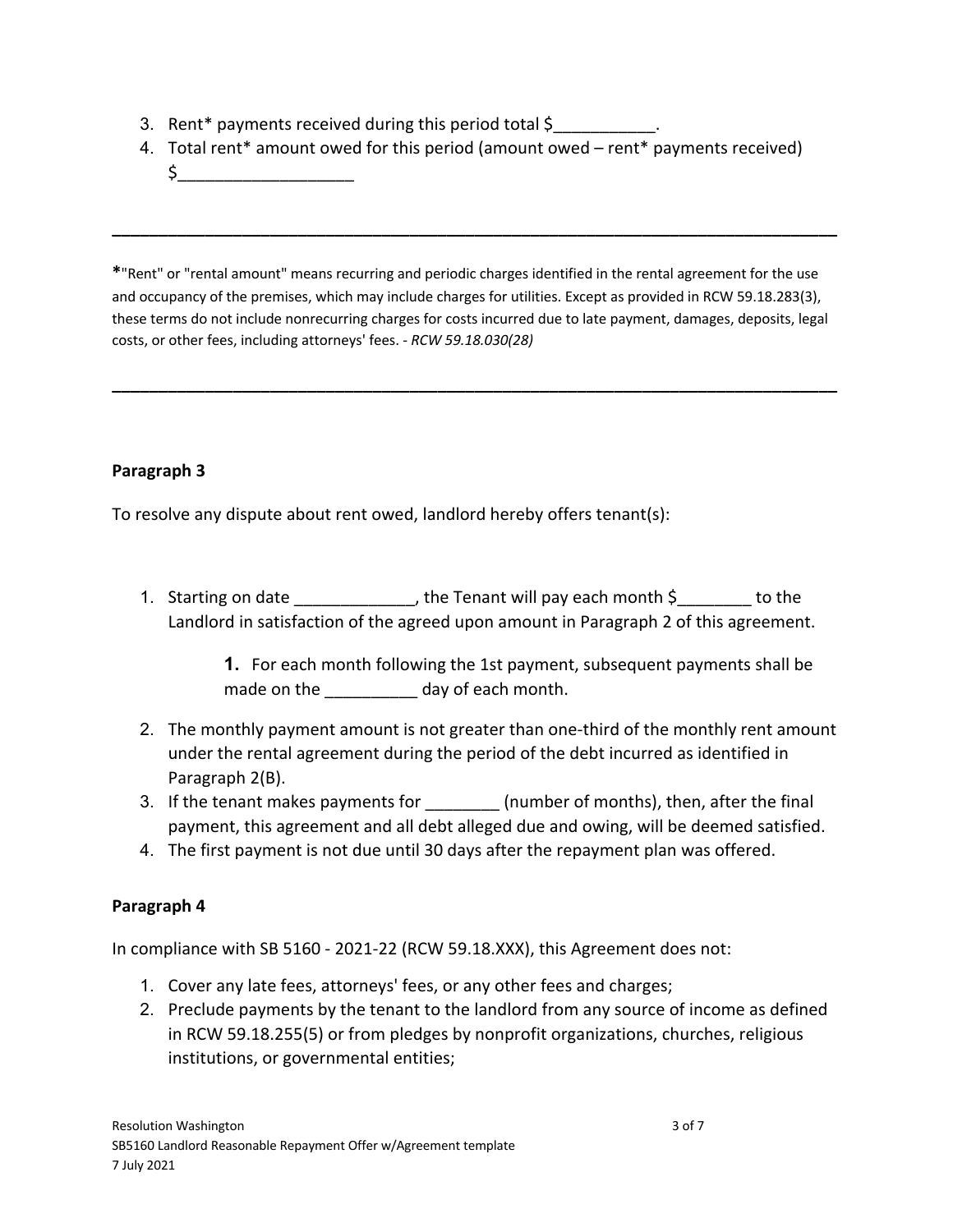3. Include provisions or be conditioned on: The tenant's compliance with the rental agreement, payment of attorneys' fees, court costs, or other costs related to litigation if the tenant defaults on the rental agreement; a requirement that the tenant apply for governmental benefits or provide proof of receipt of governmental benefits; or the tenant's waiver of any rights to a notice under RCW 59.12.030 or related provisions before a writ of restitution is issued.

# **Paragraph 5**

If the tenant defaults on payment as agreed herein, the landlord may proceed with an unlawful detainer action subject to any requirements under the eviction resolution pilot program and Proclamation 21-09.

In any unlawful detainer proceeding arising from this offer, the court must consider the tenant's circumstances, including decreased income or increased expenses due to COVID-19, and the repayment plan terms offered.

\_\_\_\_\_\_\_\_\_\_\_\_\_\_\_\_\_\_\_\_\_\_\_\_\_\_ \_\_\_\_\_\_\_\_\_\_\_\_\_\_\_\_\_\_\_\_\_\_\_\_\_\_

Signed:

Landlord Date

# **TENANT ACCEPTANCE OR REJECTION OF**

# **Landlord Reasonable Repayment Offer**

**TO THE TENANT(S): Under state law, you have 14 days from the date of this offer to accept, reject, or negotiate with your landlord.**

**IF YOU DO NOTHING, you will have rejected this offer and your landlord may proceed with an unlawful detainer action (subject to any requirements of the eviction resolution pilot program and Proclamation 21-09).**

### **ACCEPT**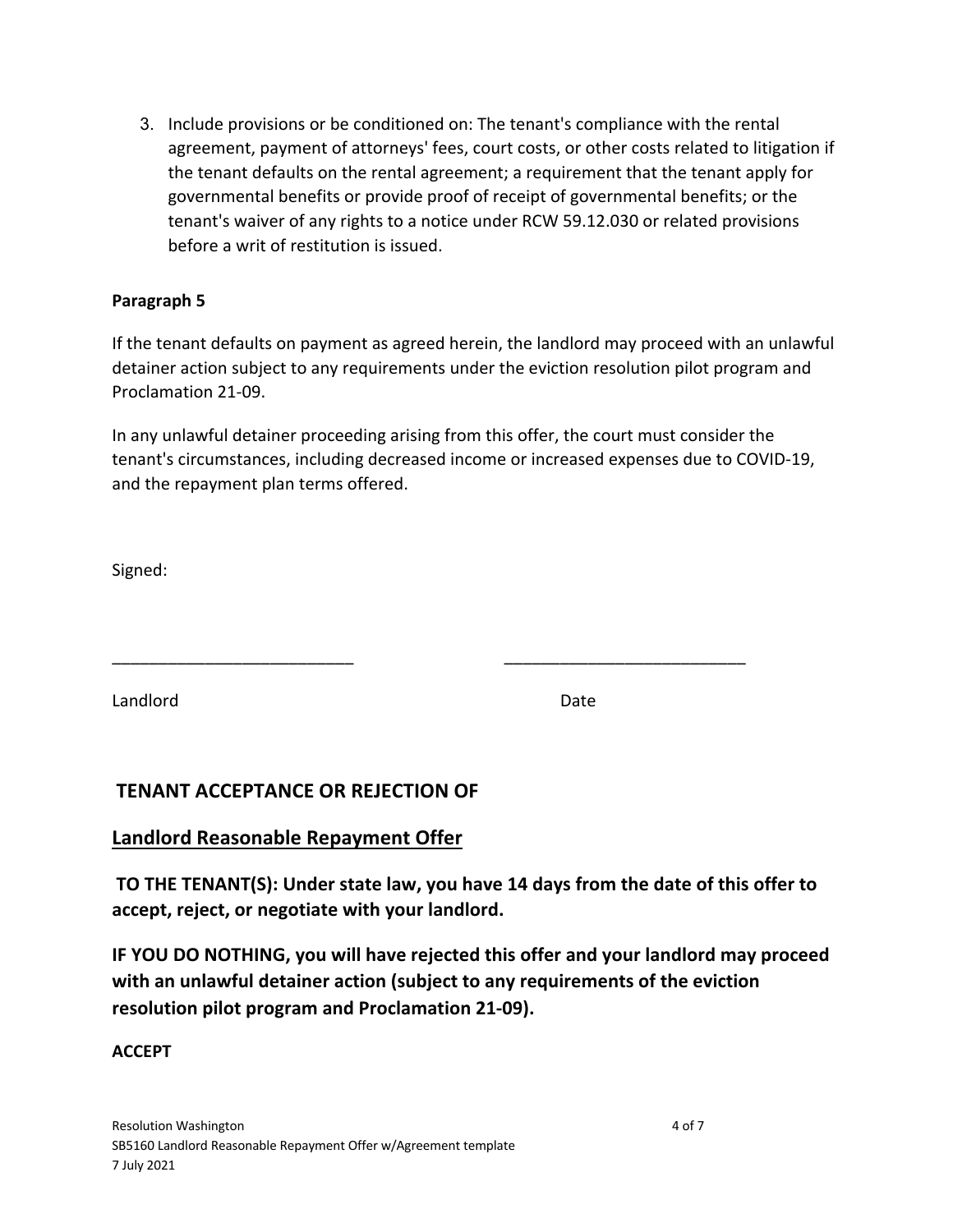By signing below, you indicate that you **ACCEPT** the Reasonable Repayment Offer and Agree to all Terms and Conditions in this Document.

| Tenant | Date |
|--------|------|
|        |      |
|        |      |
| Tenant | Date |
|        |      |
|        |      |
| Tenant | Date |
|        |      |
|        |      |
| Tenant | Date |
|        |      |

#### **REJECT**

By signing below, you indicate that you **REJECT** the Reasonable Repayment Offer as provided in this document.

\_\_\_\_\_\_\_\_\_\_\_\_\_\_\_\_\_\_\_\_\_\_\_\_\_\_ \_\_\_\_\_\_\_\_\_\_\_\_\_\_\_\_\_\_\_\_\_\_\_\_\_\_

\_\_\_\_\_\_\_\_\_\_\_\_\_\_\_\_\_\_\_\_\_\_\_\_\_\_ \_\_\_\_\_\_\_\_\_\_\_\_\_\_\_\_\_\_\_\_\_\_\_\_\_\_

Tenant Date and Date Date Date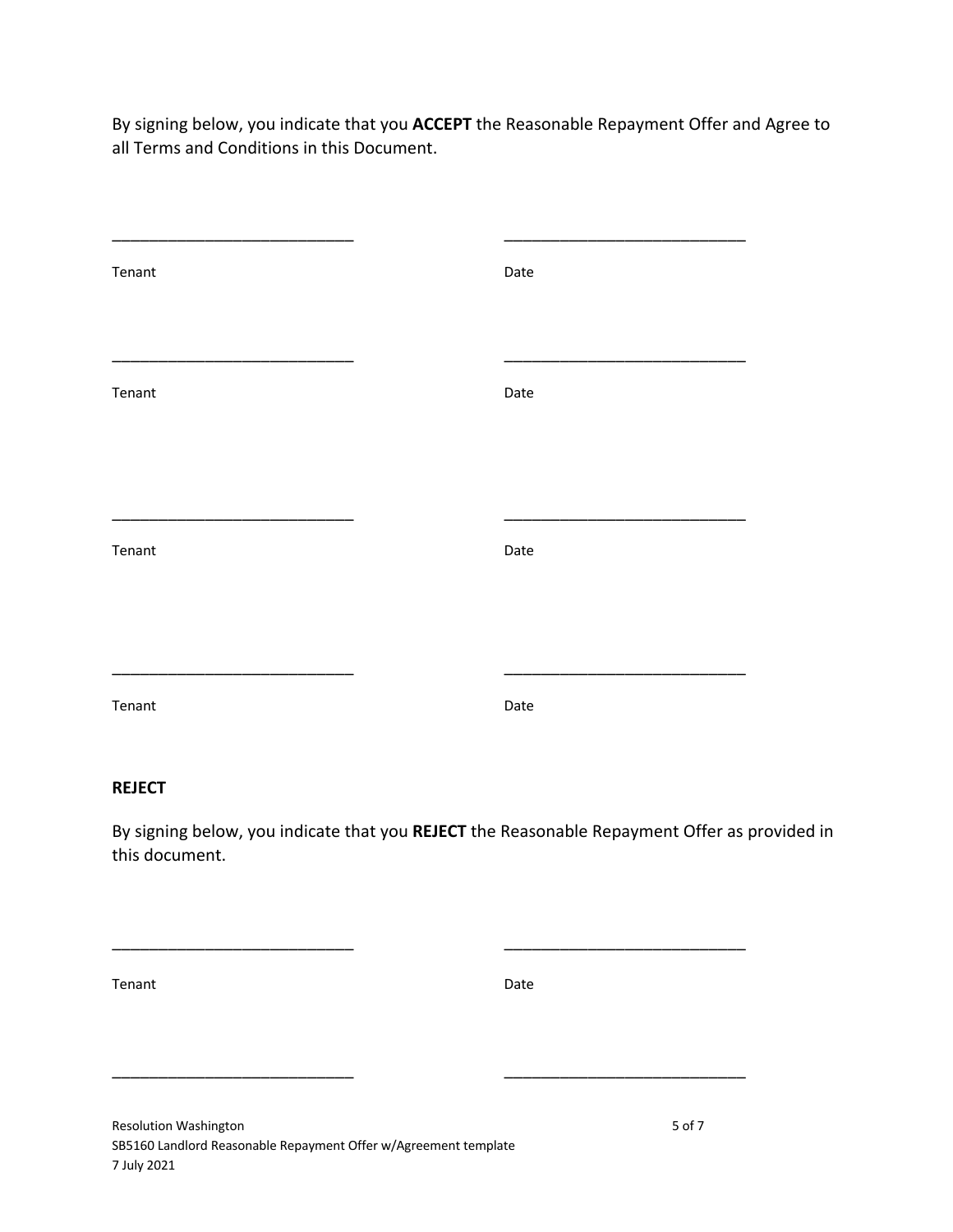| Tenant | Date |
|--------|------|
|        |      |
|        |      |
|        |      |
| Tenant | Date |
|        |      |
|        |      |
|        |      |
| Tenant | Date |

#### **NEGOTIATE**

By signing below, you indicate that you wish to **NEGOTIATE** with your landlord the terms and conditions of this offer, including the amount owed and what is reasonable.

| Tenant | Date |
|--------|------|
|        |      |
| Tenant | Date |
|        |      |
| Tenant | Date |
|        |      |

\_\_\_\_\_\_\_\_\_\_\_\_\_\_\_\_\_\_\_\_\_\_\_\_\_\_ \_\_\_\_\_\_\_\_\_\_\_\_\_\_\_\_\_\_\_\_\_\_\_\_\_\_